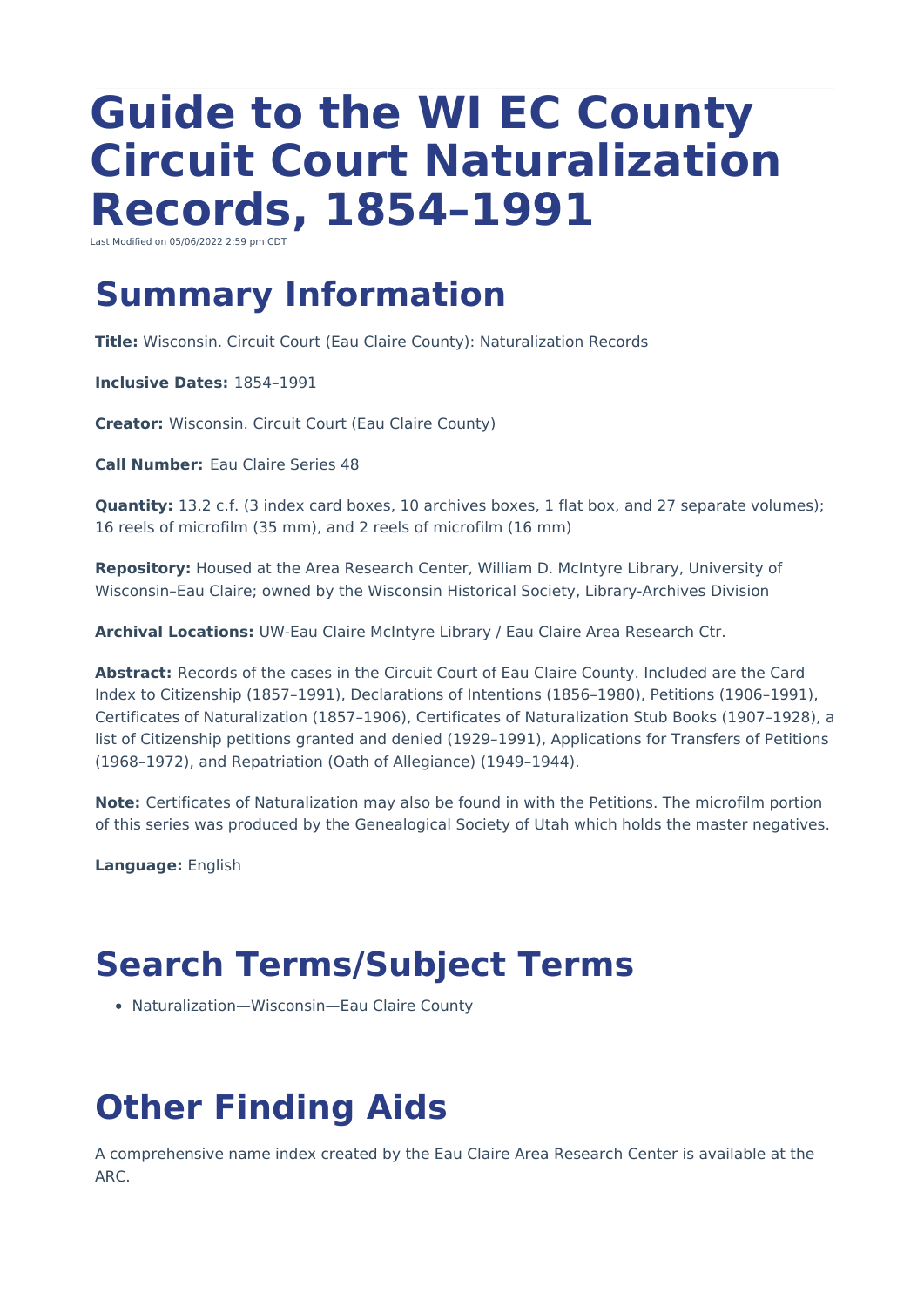# **Biography/History**

# **Naturalization Process**

Congress has the power to "establish a uniform rule of naturalization" under Section 8, Article 1 of the United States Constitution. Federal laws governing the admission of aliens to citizenship, adopted in 1790, replaced the earlier legislation of individual states. These statutes were revised in 1795 and again in 1798, but it was the Naturalization Act of 1802 that established the threepart naturalization process, which remains in effect today. The alien must declare his or her intention to become a citizen, must serve a required residency period, and then must petition an authorized court for admission to citizenship. In character, this process is both judicial, occurring before and by order of a court, and administrative, being under the supervision of the U.S. Immigration and Naturalization Service of the Department of Labor.

The process begins with the alien filing a Declaration of Intention with an authorized court, indicating his or her intention to become a citizen, to renounce all allegiance to any foreign state, and to renounce any foreign title or order of nobility. At least two years after making the declaration (after 1906, no more than seven years later), an alien who has been a resident of the United States for at least five years could petition the court for admission to citizenship. (Since 1941, the requirement to file a Declaration of Intention has been abolished and the residency period shortened for the spouses of citizens.) The Petition includes both the applicant's oath and the affidavits of two witnesses who attest to the residency and good character of the petitioner. Finally, if the petition is accepted, the court issues an order admitting the individual to citizenship.

The naturalization process became more standardized with the establishment of the Immigration and Naturalization Service (INS) under the Basic Naturalization Act of 1906. The INS exercised federal supervision over the naturalization process and defined administrative procedures. Previously, naturalization could occur in any federal court or any state court of record and was carried out under the general requirements of federal law. Since October 1906, uniform and considerably more detailed requirements for naturalization, including the form and contents of related records, have been specified by federal statute and promulgated by the INS. Further modifications were made under the Nationality Act of 1940 and the Immigration and Nationality Act of 1952. Through these revisions, however, the three-step formula for naturalization has remained basically unchanged.

Since the mid-1950s, the number of courts authorized to perform naturalizations has been reduced. In Wisconsin, naturalization currently occurs only in the two federal district courts and in seven selected circuit courts.

# **Naturalization Records**

Records documenting the naturalization process fall into five categories: Declarations of Intention, Petitions, Naturalization Certificates, ancillary documents, and indexes. The Clerk of Circuit Court is responsible for maintaining the records. They may exist either as original documents, filed separately or bound together, or as copies of the originals entered onto pre-printed forms in bound volumes. Additionally, they may be preserved in their original form, on microfilm, or in both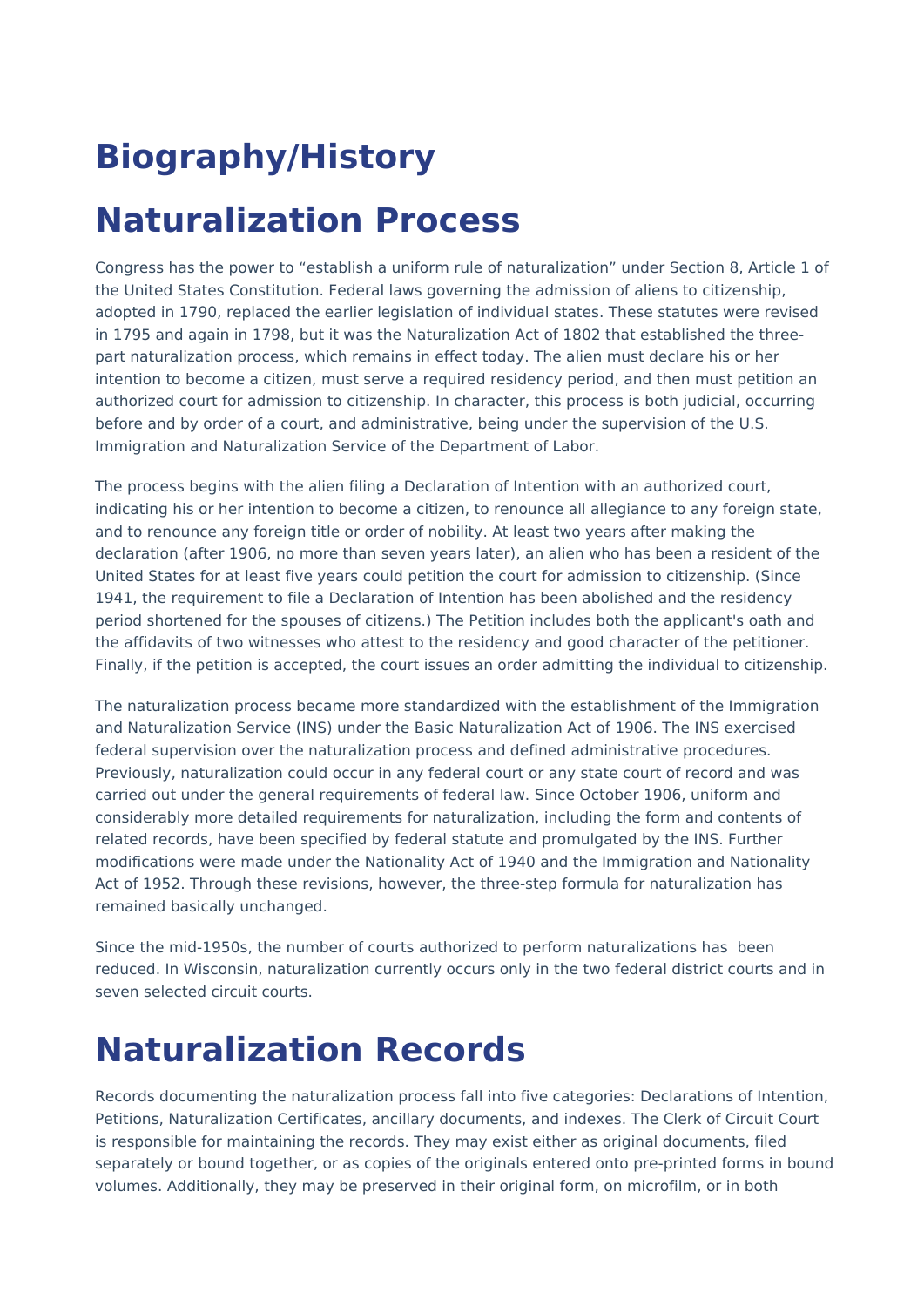formats.

Researchers using naturalization records will find relatively few early entries for women. From 1855 until the passage of the Married Woman's Act in 1922, citizenship was automatically conferred on the wife of any male citizen. Since then, women have been required to be naturalized in their own right.

Researchers should also note that about 25 percent of aliens filed only the declaration to become a citizen and never completed the entire three-step process. Many people filed only a Declaration of Intention because, according to the Wisconsin Constitution, it was all they needed in order to vote.

Naturalization records for Wisconsinites who became naturalized through the federal courts are available at the National Archives and Records Administration Regional Center in Chicago.

#### **Declarations of Intention to Become a Citizen**

Declarations of Intention (also known as "first papers") document the first step in the naturalization process. The Declaration consists of an oath asserting the petitioner's intent to become a citizen, to support the constitution, and to renounce foreign allegiance and hereditary titles. The pre-printed forms used to record Declarations prior to 1907 vary with the designs used by the different stationery companies printing such forms. In content, however, they are generally similar from court to court and from year to year during this period, though some variations do occur. The name of the applicant, the foreign ruler whose allegiance is being renounced, and the date are always shown. Declarations also typically include some or all of the following information about the applicant: age or birth date, place of birth, and date and place of entry into the United States.

Following federalization of the citizenship process in October 1906, standardized Immigration and Naturalization Service forms were adopted for general use. While the basic format of the Declaration remained the same, significantly more information about the petitioner was included. The revised form provided name, age, occupation, color, complexion, height, weight, color of hair and eyes, visible distinctive marks, place and date of birth, current residence, place of departure for the United States, name of vessel or type of conveyance, place and date of arrival in the United States and last foreign residence. The petitioner's photograph was affixed to his or her copy of the Declaration and to the copy forwarded to the INS. No photograph will be found on the copy of the Declaration retained by the local court. However, a photograph often will appear with the Petition since the applicant was required to submit his or her copy of the Declaration when filing a Petition. Additional information was added to the Declaration in later years. In 1916, marital status and the spouse's name and residence were added, and in 1918 the spouse's place of birth was added. 1929 additions included the petitioner's address and nationality; the name, date of birth, place of birth, and the current residence of the petitioner's children; the spouse's birth date and his/her place and date of entry into the United States; and the place and date of marriage.

#### **Petitions**

Petitions (sometimes called Petitions and Oaths or Petitions and Records and commonly called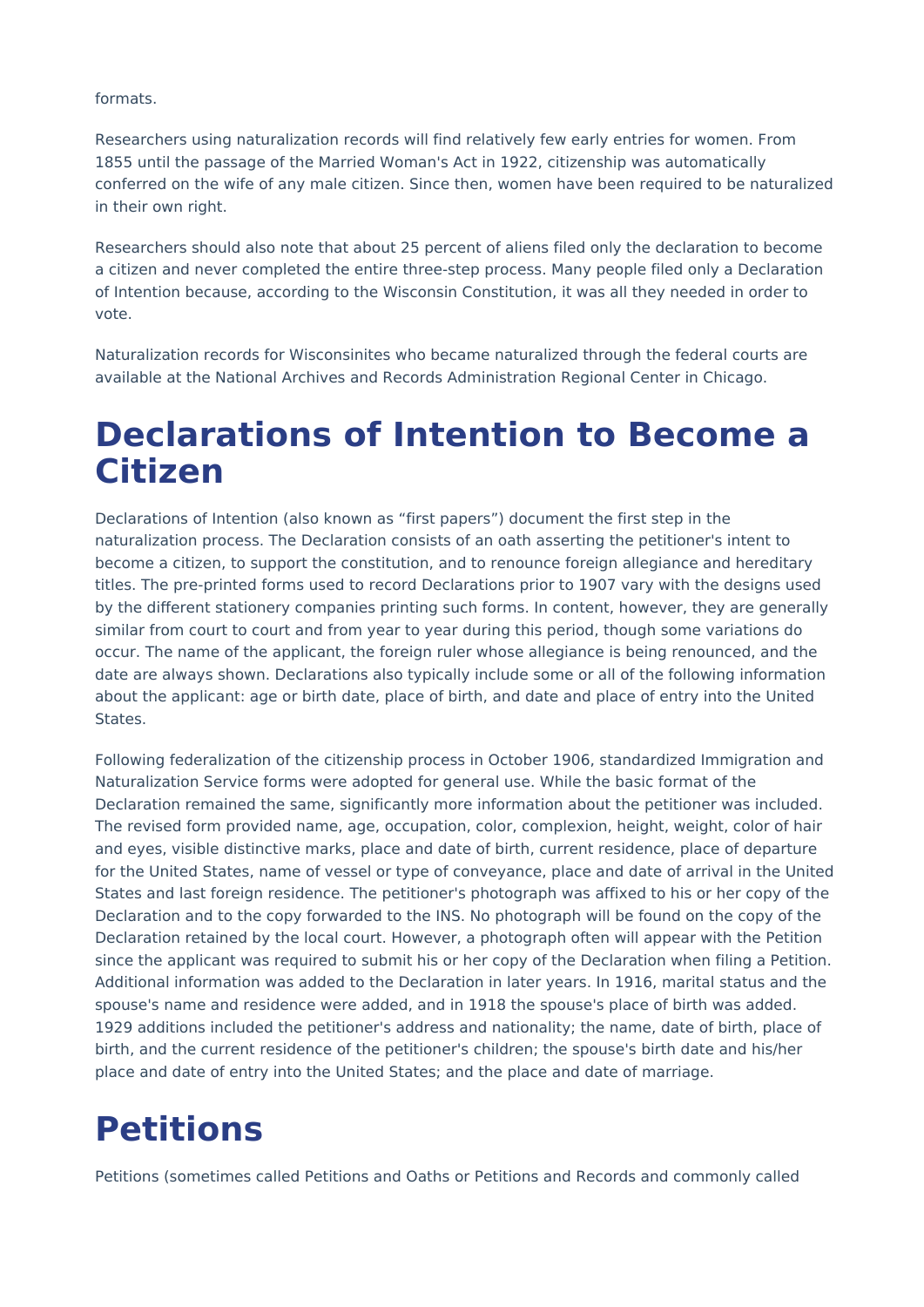"second papers") document the second step in the naturalization process. After serving the required period of residency, the applicant petitioned the court for admission to citizenship. The court then issued a naturalization certificate.

The Petition consists of the applicant's petition to the court and oath of allegiance, and affidavits of two witnesses attesting to the petitioner's good character and residency for the required time. **The Petition may also include the order of the court admitting the applicant to citizenship, especially for records filed after 1902.** As with the Declarations of Intention, the exact content of Petitions filed prior to October 1906 varies from court to court and from year to year. Nonetheless, the name and oath of allegiance of the petitioner, date of the petition, names of the witnesses, and the sovereignty renounced always appear. In addition, some or all of the following may also be included: age or birth date, port and date of entry into the United States, and date and place of filing the Declaration of Intention.

After 1906, the INS adopted new petition forms for general use. The new forms contained the following information: petitioner's name; residence; occupation; date and place of birth; date and place of emigration; date, place, and vessel or other conveyance of entry into the United States; period of residency; place, date, and name of court where the Declaration of Intention was made; marital status; spouse's name, birth date, and place of residency; and the names, dates of birth, places of birth, and residency of the petitioner's children.

Additional information was added to the petition forms after 1906. In 1910, the court order was altered to show denials of admission or continuations granted in the proceedings. The size of the form was greatly reduced in 1929. The information remained the same except that the place and date of the applicant's marriage was added, and the court order section was deleted and transferred to a separate document. In 1942, a record of departures from and returns to the United States was added. The witness' affidavits were revised to include their names, occupations, and places of residence. The date that citizenship was granted was added to the court order. At the time of naturalization, a petitioner was permitted to change his/her name, which was documented in the court order. Copies of the Declaration of Intention and the Certificate of Arrival were often attached to the Petition.

# **Naturalization Certificates**

Naturalization Certificates, often called third papers, were issued to newly naturalized citizens as evidence of their status. Before 1907, standardized forms were not used and few courts retained copies of the certificates. Surviving copies are pre-printed forms in bound volumes. Typically, they repeat most of the information found in the Petition. After September 1906, the INS issued serially numbered two-part certificates. One copy went to the new citizen, the second to the INS. The local Clerk of Circuit Court retained only the Certificate Stub Books from which the certificates were separated. The stub books record name; certificate number; date; name of issuing court; number of the Declaration; volume and number of the Petition; date of the court order; and the names, ages, and places of residence of the spouse and minor children.

# **Ancillary Documents**

Other documents are sometimes found with the naturalization records. Orders Granting and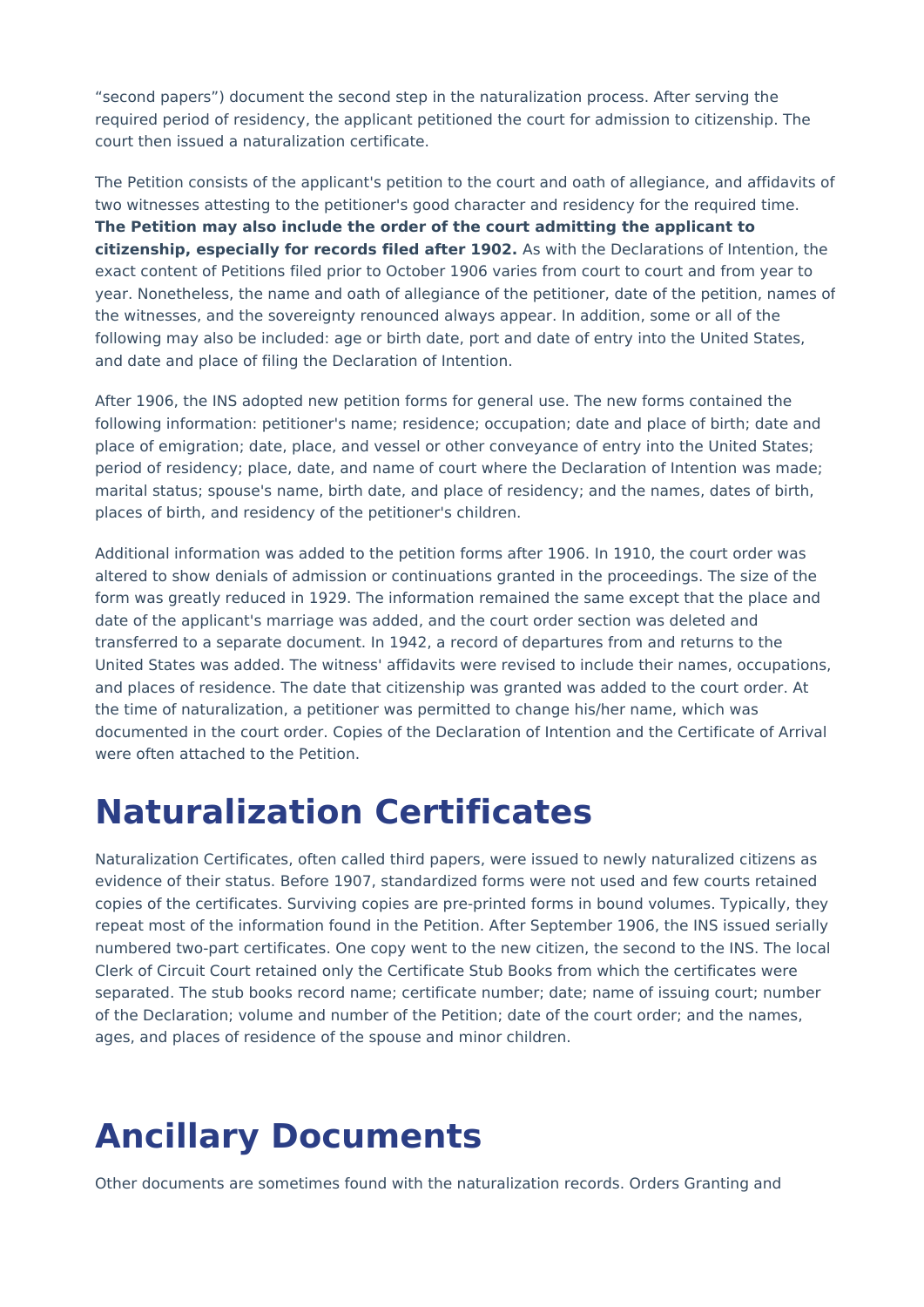Denying Citizenship are the official orders of the Court conferring or denying citizenship. The Orders list name, any change of name, and the petition number for each individual. Orders may be accompanied by the Naturalization Petitions Recommended to be Granted which show the recommendations of the Immigration and Naturalization Service hearing officer.

Two witnesses are required to attest to the residency and character of the petitioner. When the petitioner lived outside the state in which application is being made during part of the required period of residency, two additional witnesses from the place of previous residency are also required to testify. In these cases, naturalization examiners in other states are empowered to take written Interrogatories or Depositions of Witnesses from those additional witnesses. These are then submitted to the court as part of the Petition.

Under the Repatriation Act of 1934, any woman who had or who believed she had lost her citizenship (as a result of the enactment of the Married Woman's Act) by virtue of her marriage to an alien prior to September 1922 and whose marriage with that alien had since terminated or who had lived continuously in the United States since her marriage was entitled to claim citizenship by submitting the Application to Take Oath of Allegiance (also called Repatriation Record). The application lists her name, place and date of birth, date of marriage, spouse's name, and the date of the termination of her marriage or continuous residency. An oath of allegiance is also included.

In addition to these types of documents, Transfers of Petitions [from other courts] and Certificates of Loyalty occasionally appear with the naturalization records.

# **Indexes**

The indexes to naturalization records vary greatly from county to county. Researchers should review the specific description of the indexes for each county. Three different types of indexes are usually found: card indexes, usually on 3 x 5 cards; bound indexes, often with separate volumes for Declarations and Petitions; and indexes in the front of bound volumes of naturalization documents. Except for card indexes, these were usually not created in exact alphabetical order. A typical arrangement is the grouping names together alphabetically by the first letter of the last name and then listing them chronologically in the order that the declaration or petition was filed. For example, all names beginning with the letter "B" would be listed together, though they might appear in the sequence of Brown, Bates, Burford, Bost and Barumif, since that was the order in which they filed their applications. Other arrangements may group the names somewhat more closely but still not completely in alphabetical order. All names beginning with a common first letter and first vowel might be grouped together. Thus, "Bates" and "Barnes" would appear togethunty. Researchers should review the specific description of the indexes for each county. Three different types of indexes are usually found: card indexes, usually on  $3 \times 5$  cards; bound indexes, often with separate volumes for Declarations and Petitions; and indexes in the front of bound volumes of naturalization documents. Except for card indexes, these were usually not created in exact alphabetical order. A typical arrangement is the grouping names together alphabetically by the first letter of the last name and then listing them chronologically in the order that the declaration or petition was filed. For example, all names beginning with the letter "B" would be listed together, though they might appear in the sequence of Brown, Bates, Burford, Bost and Barumif, since that was the order in which they filed their applications. Other arrangements may group the names somewhat more closely but still not completely in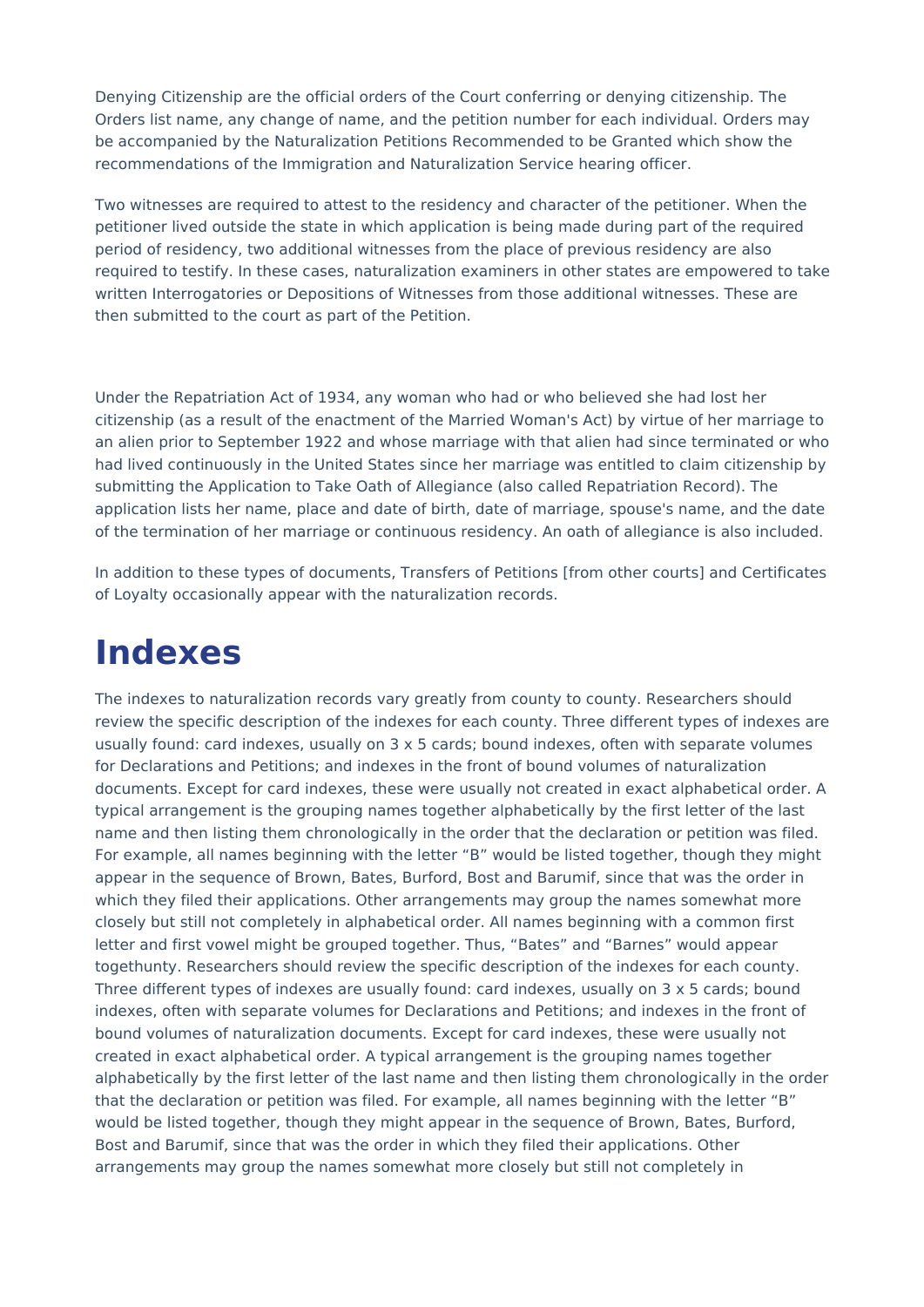alphabetical order. All names beginning with a common first letter and first vowel might be grouped together. Thus, "Bates" and "Barnes" would appear together in one group and "Bost" and "Boswick" in another. Beyond this, few generalizations may be made about the form or content of naturalization indexes.

#### **Scope and Content Note**

The Eau Claire County Naturalization Records, 1854–1991, consist of the Card Index to Citizenship; Declarations of Intentions; Petitions for Naturalization; Certificates of Naturalization; Stub books of Certificates of Naturalization; lists of Citizenship petitions granted and denied; applications for transfers of petitions; and Repatriation (oaths of allegiance).

The original system of identifying volumes by number or letter was retained because the indexes are often keyed to this system. To eliminate confusion when requesting a particular volume, the researcher should specify not only the volume number, but also the type of volume and dates.

For preservation purposes some volumes have been dismantled and placed in boxes. For these volumes the contents list below gives the volume number in parentheses ( ) for identification purposes, and the box number for location purposes. Volume numbers in brackets [ ] were assigned in the Archives.

Note that there is no reel number 3.

Researchers should begin by using the CARD INDEX TO CITIZENSHIP. It is an alphabetical index to Declarations of Intent, Petitions for Naturalization, and Certificates of Naturalization. The index cards provide name, residence, age, date of admission order, date certificate issued, and both certificate and petition numbers. A person will have an entry in the card index only if he/she completed the entire naturalization process. Individuals who filed declarations and/or petitions but never attained citizenship will not appear in the card index. Therefore, researchers should not solely rely on the Card Index to Citizenship.

If an entry does not appear in the card index, researchers should turn to the alphabetical index at the front of each volume of Petitions and Declarations. For the years indexed, each volume lists the petitioners and declarants included in that volume. The volume indexes are not created in exact alphabetical order. A typical arrangement is the grouping of names together alphabetically by the first letter of the last name and then listing them in chronological order after the declaration or petition was filed.

DECLARATIONS OF INTENTIONS date 1856–1980. Years 1856–1906 are bound while the years 1929–1980 were unbound and placed in archival folders and boxes. Declaration volumes contain an alphabetical index at the front of each volume. There is no volume index for Vol. 7.

Miscellaneous declarations, 1854–1893, are arranged in alphabetical order by surname in an archival box. It is believed that the court obtained these declarations from the individual when the person became involved in a court case and never returned them. Entry cards in the Index to Citizenship direct the researcher to the miscellaneous declarations of intentions.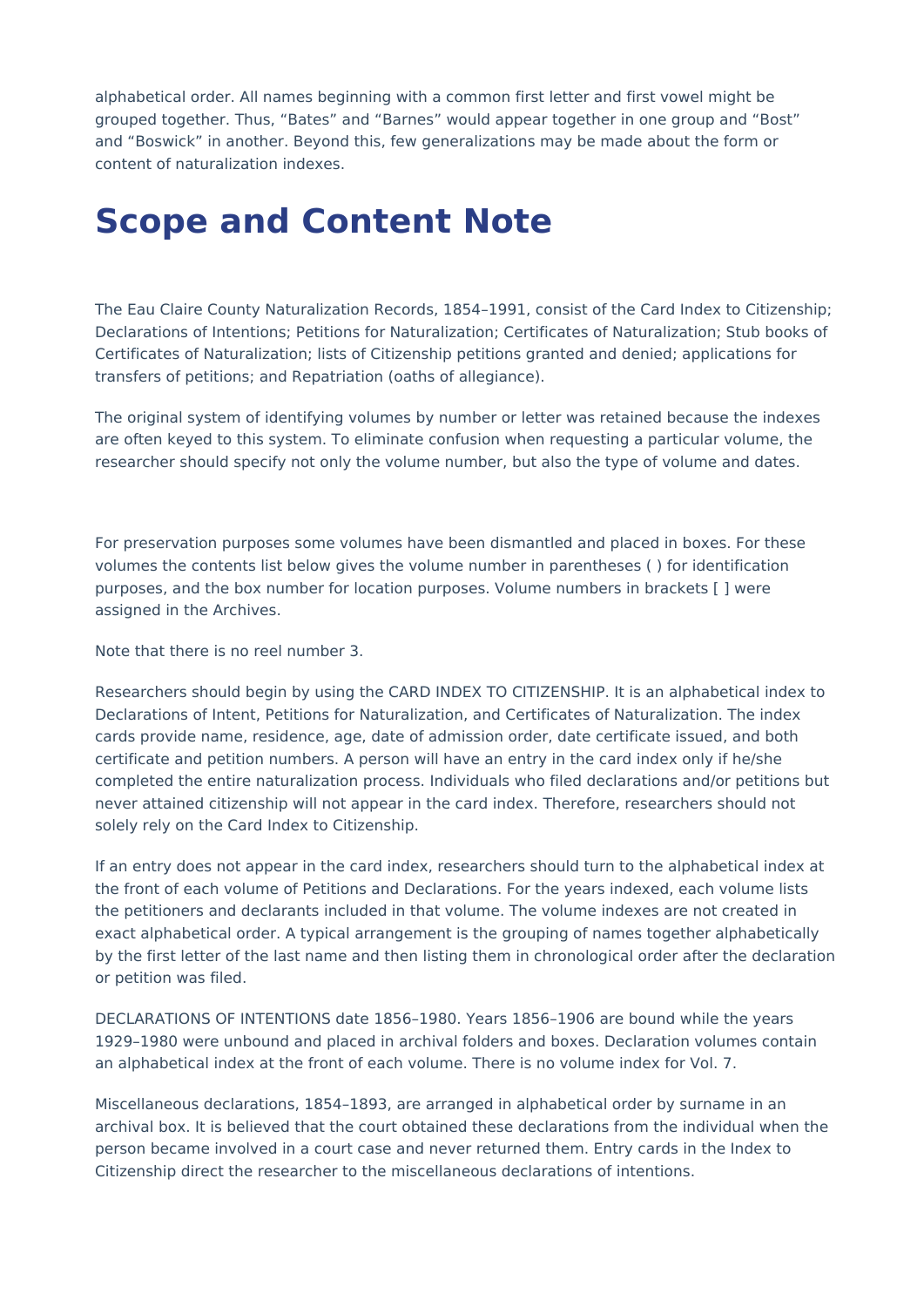The PETITIONS FOR NATURALIZATION date 1906–1991. The majority of these documents have the Declaration of Intent attached and some also have the Certificate of Arrival. Petitions for 1906– June 1927 are bound; September 1927–1991 have been unbound and are in archival folders and boxes. The original system of numbering the volumes has been retained. Petitions can be located using the alphabetical index at the front of each volume. Petition number 1734, (Vol. 19), is missing.

The CERTIFICATES OF NATURALIZATION date December 1857–1906. All of the Certificates are bound. Certificates can be located using the card index or the alphabetical index at the front of each volume.

Additional records in this series are STUB BOOKS (1907–1928), LISTS OF CITIZENSHIP PETITIONS GRANTED AND DENIED (1929–1991), APPLICATIONS FOR TRANSFERS OF PETITIONS (1968–1972), and REPATRIATION (OATH OF ALLEGIANCE) (September 1940–April 1944). The Stub Books, Lists of Citizenship Petitions Granted and Denied, and the Applications for Transfers of Petitions are indexed only by the card index, while the Repatriation records are indexed by both the card index and a volume index. The Stub Books are filed numerically by certificate number and provide individual's name; age; date of order of admission; declaration number; date declaration issued; name, age, and residence of wife and children; Petition number and signature. Lists of Citizenship Petitions Granted and Denied are official orders of the court conferring or denying citizenship. They list name, any change of name, and petition number for each individual. The Applications for Transfers of Petitions provide information about individuals applying for citizenship in Wisconsin after they have petitioned in another state. The individual's original Petition for Naturalization is included in this file. The Repatriation records list name, place and date of birth, date of marriage, spouse's name, and the date of the termination of marriage or continuous residency of any woman who believed she had lost her citizenship by virtue of her marriage to an alien prior to September 1922 and whose marriage with that alien had been terminated or who had lived continuously in the United States since her marriage. An oath of allegiance is also included in the Repatriation record.

# **Administrative/Restriction Information**

#### **Processing Information**

Processed by Sue Ginter and Shawn Brommer.

# **Contents List**

**Eau Claire Series 48** Indexes

Index to Citizenship, 1857–1991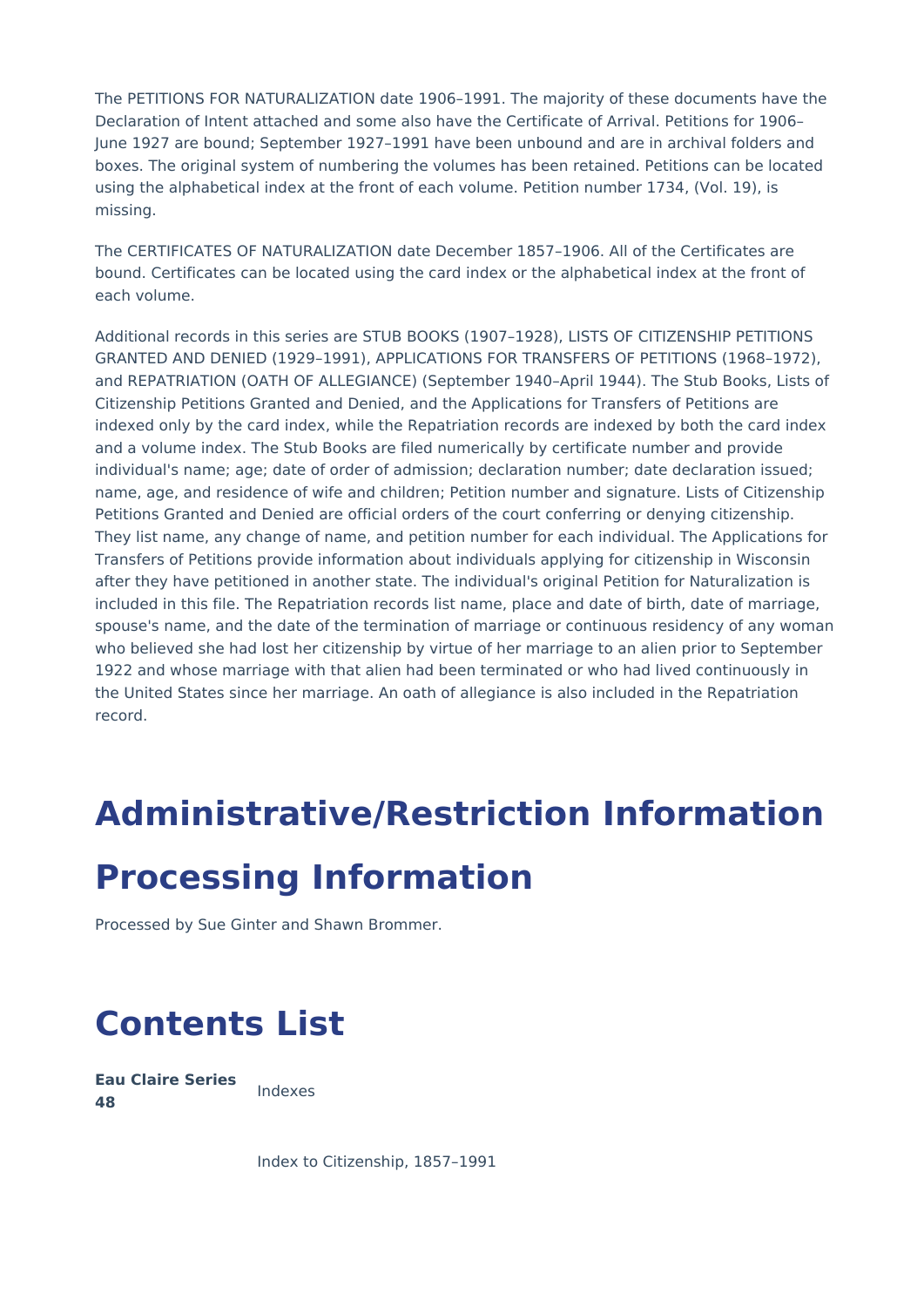- Box 1 A-Hayes
- Box 2 Hea-OKeefe
- Box 3 Olson-Z
- Reel 1 A Rohn, August
- Reel 2 Rohn, August Zwald, Irma

Declarations of Intentions

- Volume [1] Reel 7 1856–1865
- Volume [2] Reel 7 1866–1867
- Volume [3] Reel 7 1868–1869
- Volume [4] Reel 4 1857–1871
- Volume [5] Reel 4 1871–1880
- Volume [6] Reel 4 1875–1882
- Volume [7] Reel 5 1882–1886
- Volume [8] Reel 5 1884–1886
- Volume [9] Reel 6 1886–1891

Volume [10] Reel 6 1891–1896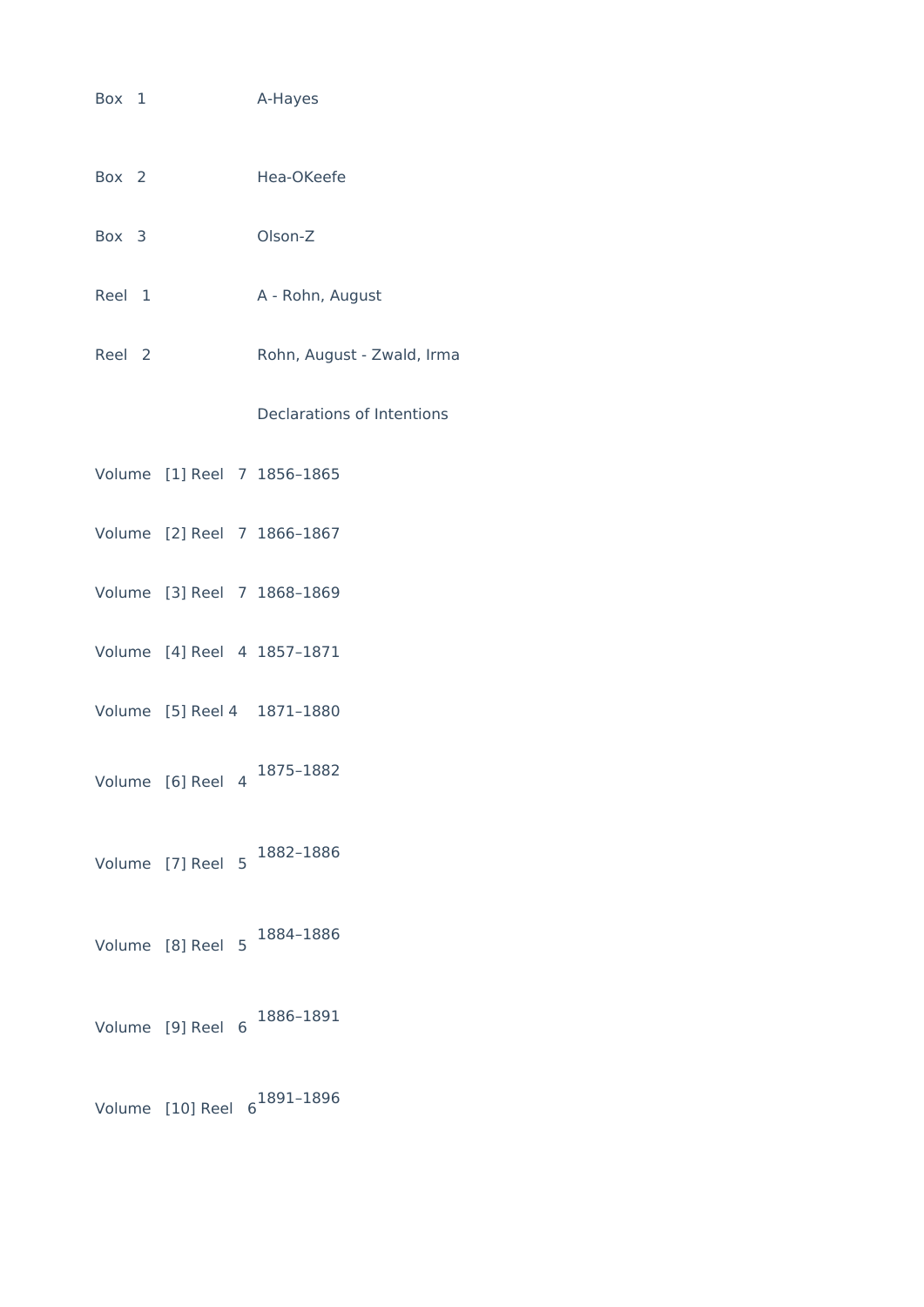Volume [11] Reel 6 1896–1906 Volume [12], original volume 1 Reel 10 November 1906–June 1909 (#1–100) Volume [13], original volume 2 Reel 10 June 1909–July 1918 (101–599) Volume [14], original volume 3 Reel 10 August 1918–May 1926 (600–899) Volume [15], original volume 4 Reel 10 June 1926–June 1929 (900–956) Original\_volume (5), September 1929–September 1936 in Box 4, Folder 1 Reel 10 (957–1056) Original\_volume (6), September 1936–August 1940 (1057–1156) in Box 4, Folder 2 Reel 10 Original\_volume (7), August 1940–June 1966 (1157–1274) in Box 4, Folder 3 Reel 11 Original\_volume (8), in Box 4, Folder 4 October 1967–September 1980 (1275– Reel 11 1286) 1854–1893 (surnames beginning with:) Box-folder 5-1 Reel A–G

10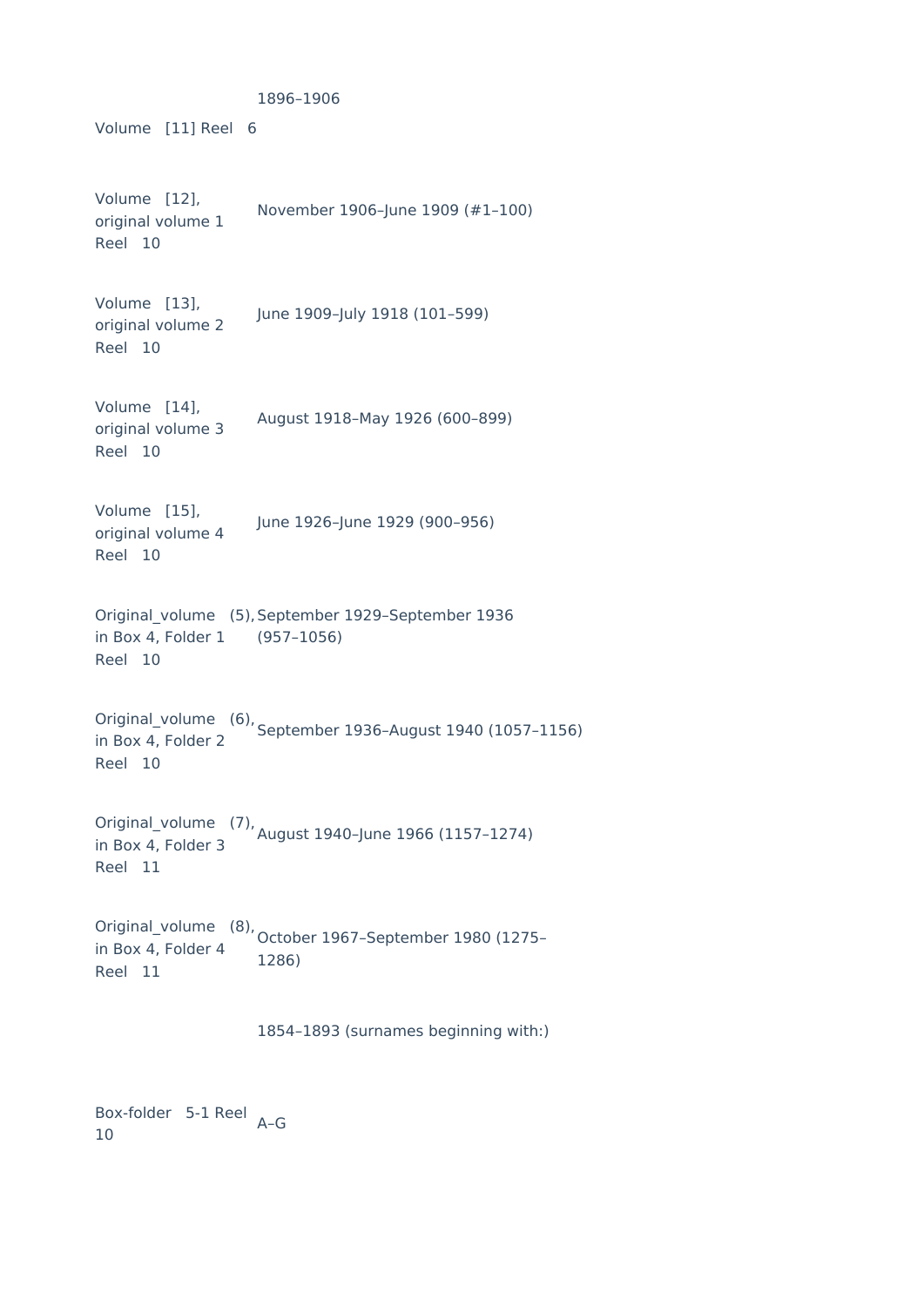Box-folder 5-2 Reel 10 H–M Box-folder 5-3 Reel 10 N–S Box-folder 5-4 Reel 10 T–Z Petitions Volume [16], original volume 1 Reel 11 October 1906–November 1910 (1–50) Volume [17], original volume 2 Reel 11 November 1910–October 1914 (51–195) Volume [17], original volume 2 Reel 12 October 1914–May 1916 (196–245) Volume [17], original volume 2 Reel 12 October 1914–May 1916 (245–300) Volume [18], original volume 3 Reel 12 May 1916–June 1920 (301–538) Volume [18], original volume 3 Reel 13 June 1920–July 1920 (538–550) Volume [19], original volume 4 Reel 13 July 1920–June 1927 (551–797) Volume [19], original volume 4 Reel 14 June 1927 (797–800) Original volume (5), in Box 6, Folder 1 Reel 14 September 1927–June 1929 (801–845) Original\_volume (6), in Box 7, Folder 1 Reel 14 November 1929–May 1935 (846–893)

Original volume (7), in Box 7, Folder 2 Reel 14 May 1935–April 1938 (894–943)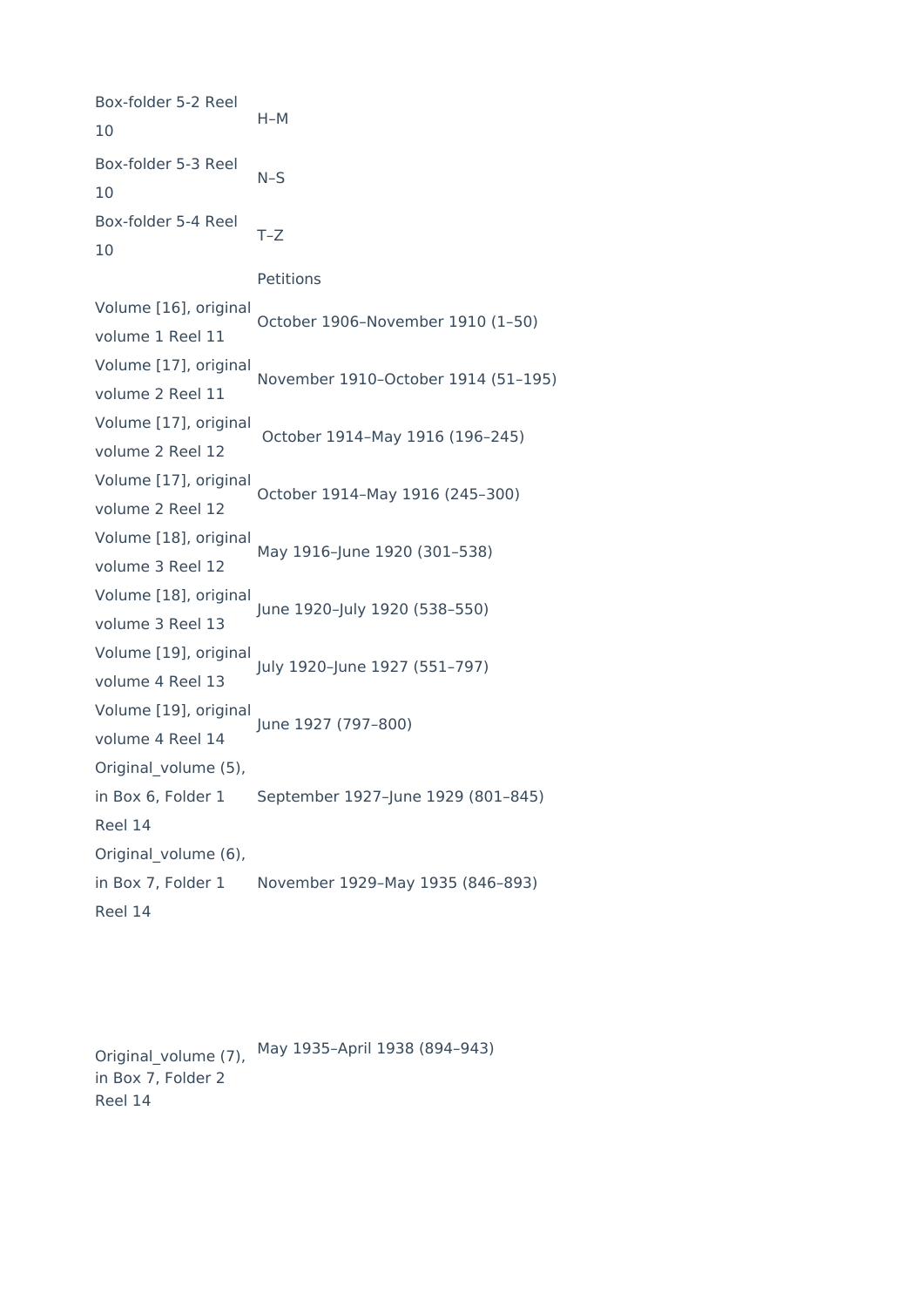Original volume (8), in Box 7, Folder 3 Reel 14 April 1939–April 1939 (944–993) Original\_volume (9), April 1939–April 1940 (944–1043) in Box 7, Folder 4 Reel 14 Original\_volume (10), in Box 7, Folder May 1940–May 1941 (1044–1093) 5 Reel 14 Original\_volume (11), in Box 8, Folder May 1941–September 1941 (1094–1143) 1 Reel 14 Original\_volume (12), in Box 8, Folder September 1941–July 1942 (1144–1193) 2 Reel 14 Original\_volume (13), in Box 8, Folder July 1942–July 1943 (1194–1234) 3 Reel 14 Original\_volume (13), in Box 8, Folder March 1943–July 1943 (1234–1243) 3 Reel 15 Original\_volume (14), in Box 8, Folder July 1943–December 1946 (1244–1300) 4 Reel 15 Original\_volume (15), in Box 8, Folder December 1946–April 1954 (1301–1358) 5 Reel 15 Original\_volume (16), in Box 9, Folder 1 Reel 15 May 1958–September 1965 (1359–1430)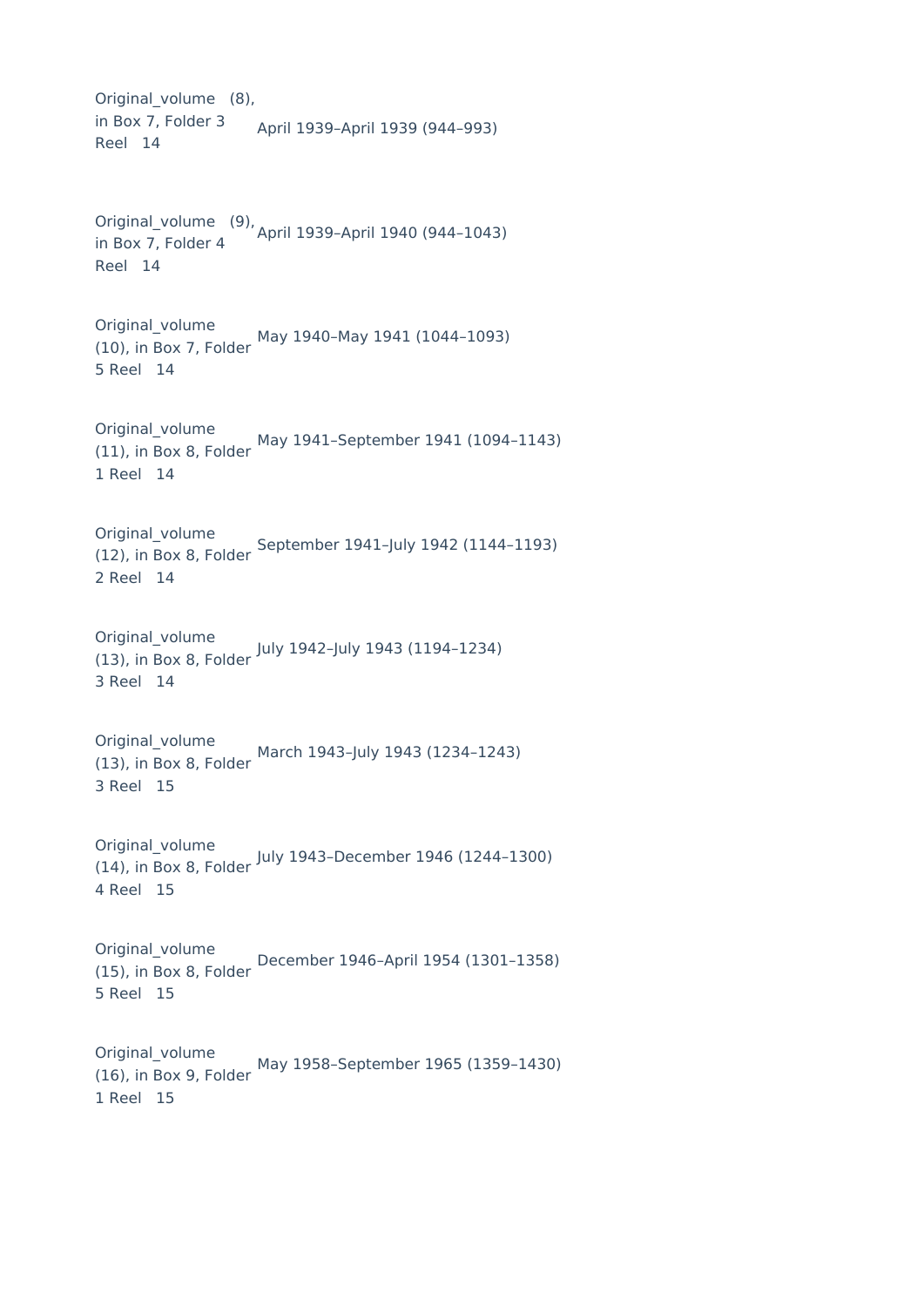Original\_volume (17), in Box 9, Folder November 1965–March 1972 (1431–1536) 2 Reel 15

```
Original_volume
(18), in Box 9, Folder
October 1972–October 1978 (1537–1733)
3 Reel 15
```

```
Original_volume
(19), in Box 9, Folder
missing)
4 Reel 15
                    September 1979 (1735–1764) (#1734 is
```
Original\_volume (19), in Box 9, Folder 4 Reel 16 September 1979–October 1982 (1764– 1879) Original\_volume (20), in Box 10, Folder 1 Reel 16 September 1983–October 1986 (1880– 2099) Original\_volume (21), in Box 10, Folder 2 September 1987–September 1991 (2100– 2242)

Certificates of Naturalization

Volume [20] Reel 8 December 1857–September 1869

Reel 16

| Volume [21], original | October 1869-September 1887   |
|-----------------------|-------------------------------|
| volume 2 Reel 8       |                               |
| Volume [22], original | October 1879-June 1892        |
| volume 3 Reel 8       |                               |
| Volume [23], original | July 1892-March 1903          |
| volume 4 Reel 8       |                               |
| Volume [24], original | June 1901-November 1903       |
| volume 5 Reel 9       |                               |
| Volume [25], original | September 1903-September 1906 |
| volume 6 Reel 9       |                               |
| Volume [26], original | September 1906                |
| volume 7 Reel 9       |                               |
|                       |                               |

Volume [27] Reel 18 Miscellaneous Certificates 1903–1906